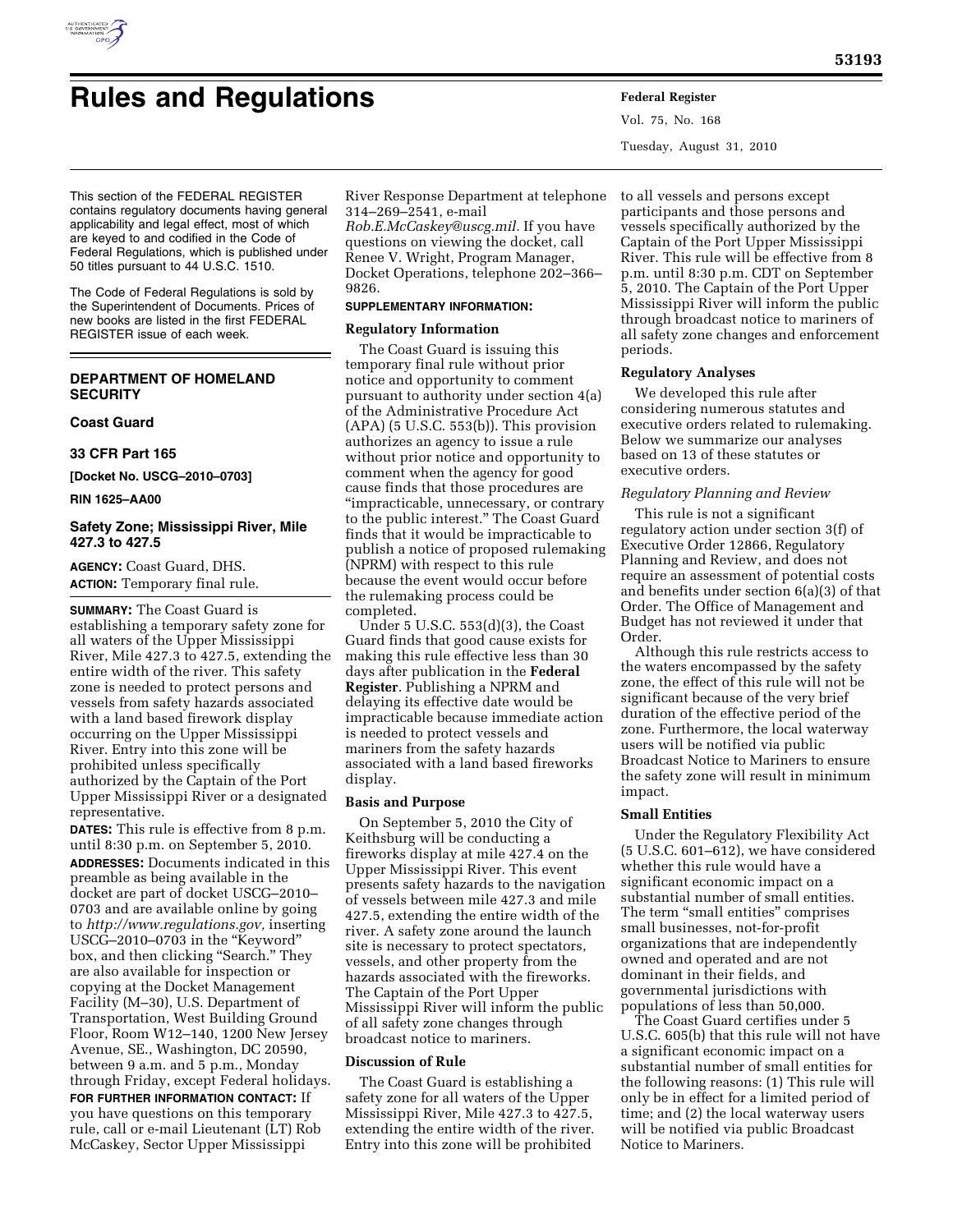**53194 Federal Register** / Vol. 75, No. 168 / Tuesday, August 31, 2010 / Rules and Regulations

#### **Assistance for Small Entities**

Under section 213(a) of the Small Business Regulatory Enforcement Fairness Act of 1996 (Pub. L. 104–121), we offer to assist small entities in understanding the rule so that they can better evaluate its effects on them and participate in the rulemaking process.

Small businesses may send comments on the actions of Federal employees who enforce, or otherwise determine compliance with, Federal regulations to the Small Business and Agriculture Regulatory Enforcement Ombudsman and the Regional Small Business Regulatory Fairness Boards. The Ombudsman evaluates these actions annually and rates each agency's responsiveness to small business. If you wish to comment on actions by employees of the Coast Guard, call 1–888–REG–FAIR (1–888–734–3247). The Coast Guard will not retaliate against small entities that question or complain about this rule or any policy or action of the Coast Guard.

### **Collection of Information**

This rule calls for no new collection of information under the Paperwork Reduction Act of 1995 (44 U.S.C. 3501– 3520).

### **Federalism**

A rule has implications for federalism under Executive Order 13132, Federalism, if it has a substantial direct effect on State or local governments and would either preempt State law or impose a substantial direct cost of compliance on them. We have analyzed this rule under that Order and have determined that it does not have implications for federalism.

#### **Unfunded Mandates Reform Act**

The Unfunded Mandates Reform Act of 1995 (2 U.S.C. 1531–1538) requires Federal agencies to assess the effects of their discretionary regulatory actions. In particular, the Act addresses actions that may result in the expenditure by a State, local, or tribal government, in the aggregate, or by the private sector of \$100,000,000 (adjusted for inflation) or more in any one year. Though this rule will not result in such an expenditure, we do discuss the effects of this rule elsewhere in this preamble.

### **Taking of Private Property**

This rule will not cause a taking of private property or otherwise have taking implications under Executive Order 12630, Governmental Actions and Interference with Constitutionally Protected Property Rights.

#### **Civil Justice Reform**

This rule meets applicable standards in sections 3(a) and 3(b)(2) of Executive Order 12988, Civil Justice Reform, to minimize litigation, eliminate ambiguity, and reduce burden.

#### **Protection of Children**

We have analyzed this rule under Executive Order 13045, Protection of Children from Environmental Health Risks and Safety Risks. This rule is not an economically significant rule and does not create an environmental risk to health or risk to safety that may disproportionately affect children.

### **Indian Tribal Governments**

This rule does not have tribal implications under Executive Order 13175, Consultation and Coordination with Indian Tribal Governments, because it does not have a substantial direct effect on one or more Indian tribes, on the relationship between the Federal Government and Indian tribes, or on the distribution of power and responsibilities between the Federal Government and Indian tribes.

#### **Energy Effects**

We have analyzed this rule under Executive Order 13211, Actions Concerning Regulations That Significantly Affect Energy Supply, Distribution, or Use. We have determined that it is not a "significant" energy action'' under that order because it is not a "significant regulatory action" under Executive Order 12866 and is not likely to have a significant adverse effect on the supply, distribution, or use of energy. The Administrator of the Office of Information and Regulatory Affairs has not designated it as a significant energy action. Therefore, it does not require a Statement of Energy Effects under Executive Order 13211.

### **Technical Standards**

The National Technology Transfer and Advancement Act (NTTAA) (15 U.S.C. 272 note) directs agencies to use voluntary consensus standards in their regulatory activities unless the agency provides Congress, through the Office of Management and Budget, with an explanation of why using these standards would be inconsistent with applicable law or otherwise impractical. Voluntary consensus standards are technical standards (*e.g.,* specifications of materials, performance, design, or operation; test methods; sampling procedures; and related management systems practices) that are developed or adopted by voluntary consensus standards bodies.

This rule does not use technical standards. Therefore, we did not consider the use of voluntary consensus standards.

## **Environment**

We have analyzed this rule under Department of Homeland Security Management Directive 023–01 and Commandant Instruction M16475.lD, which guide the Coast Guard in complying with the National Environmental Policy Act of 1969 (NEPA) (42 U.S.C. 4321–4370f), and have concluded this action is one of a category of actions that do not individually or cumulatively have a significant effect on the human environment. This rule is categorically excluded, under figure 2–1, paragraph (34)(g), of the Instruction. This rule involves establishing, disestablishing, or changing Regulated Navigation Areas and security or safety zones.

Under figure 2–1, paragraph (34)(g), of the Instruction, an environmental analysis checklist and a categorical exclusion determination are available in the docket where indicated under **ADDRESSES**.

### **List of Subjects in 33 CFR Part 165**

Harbors, Marine safety, Navigation (water), Reporting and recordkeeping requirements, Security measures, Waterways.

■ For the reasons discussed in the preamble, the Coast Guard amends 33 CFR part 165 as follows:

## **PART 165—REGULATED NAVIGATION AREAS AND LIMITED ACCESS AREAS**

■ 1. The authority citation for part 165 continues to read as follows:

**Authority:** 33 U.S.C. 1226, 1231; 46 U.S.C. Chapter 701, 3306, 3703; 50 U.S.C. 191, 195; 33 CFR 1.05–1(g), 6.04–1, 6.04–6, and 160.5; Pub. L. 107–295, 116 Stat. 2064; Department of Homeland Security Delegation No. 0170.1.

■ 2. Add § 165.T08-0703 to read as follows:

### **§ 165.T08–0703 Safety Zone; Upper Mississippi River, Mile 427.3 to 427.5.**

(a) *Location.* The following area is a safety zone: All waters of the Upper Mississippi River, Mile 427.3 to 427.5 extending the entire width of the waterway.

(b) *Effective date.* This rule is effective from 8 p.m. until 8:30 p.m. CDT on September 5, 2010.

(c) *Periods of enforcement.* This rule will be enforced from 8 p.m. until 8:30 p.m. CDT on September 5, 2010. The Captain of the Port Upper Mississippi River will inform the public through broadcast notice to mariners of all safety zone changes and enforcement periods.